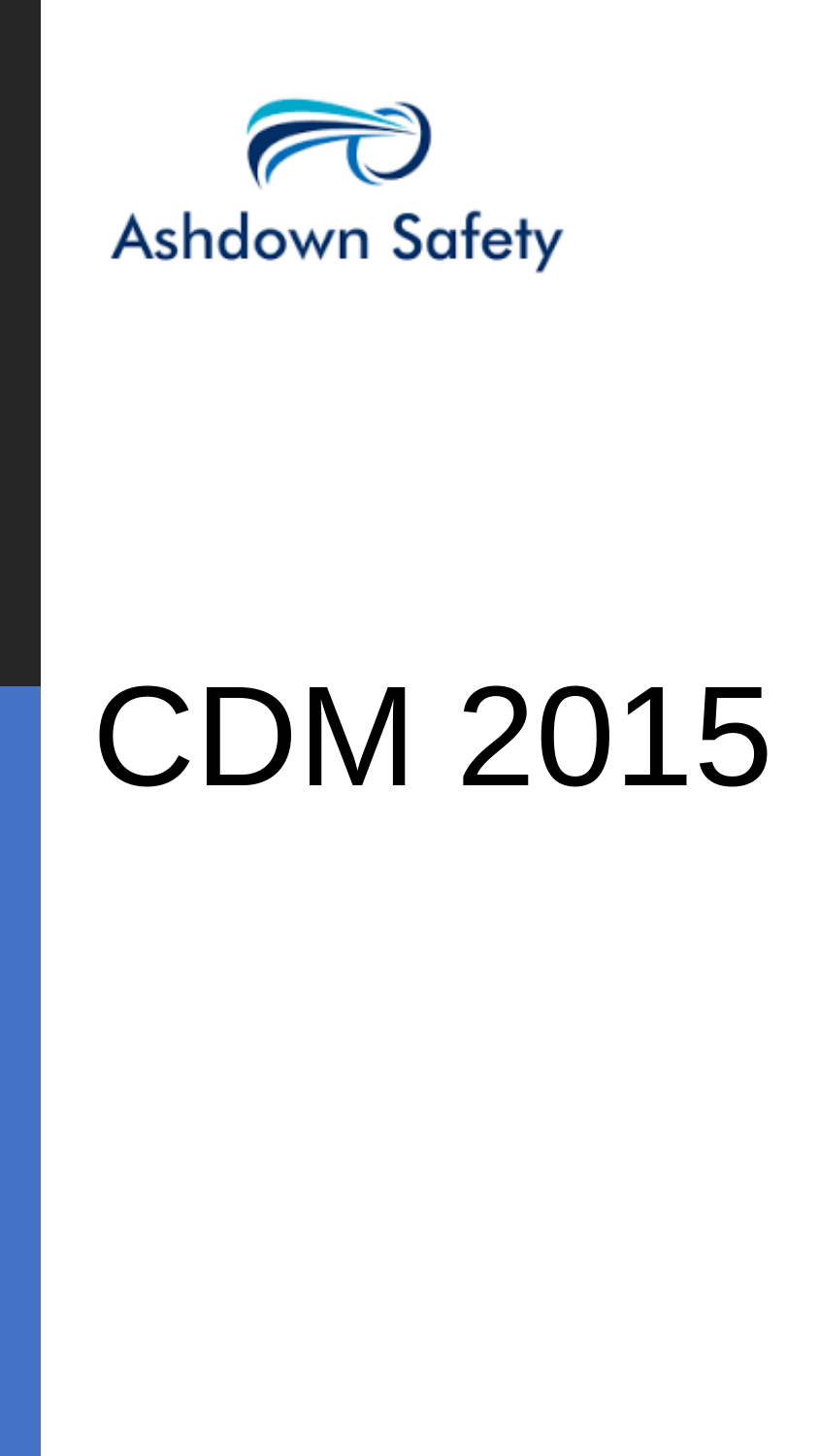



### **Construction (Design and Management)**

### **Regulations 2015 – CDM2015**

The Construction (Design and Management) Regulations 2015 (CDM) are the main set of regulations for managing the health, safety and welfare of construction projects.

CDM2015 applies to all building and construction work and includes new build, demolition, refurbishment, extensions, conversions, repair, decoration, work on fixed installations and maintenance

### **Summary of main duties**

### **Client**

- A client has responsibility to make satisfactory arrangements for safely managing a project. The duties of domestic clients are automatically passed to other duty holders unless they make arrangements. But for commercial clients the duties include:
	- preparing a client brief and pre-construction information
	- drawing together a competent project team
	- ensuring that a construction phase plan is drawn up by the principal contractor before the construction phase begins
	- appointing a principal designer and principal contractor for projects involving more than one contractor and taking reasonable steps to ensure that they comply with their duties
	- notifying the HSE of certain larger projects (where construction work is scheduled to last longer than 30 working days and have more than 20 workers working simultaneously at any point, or, exceed 500 person days)
	- making sure that welfare facilities are provided throughout the project
	- for projects with more than one contractor, making sure that a health and safety file is prepared by the principal designer and is then kept and maintained for future use.
	- ensuring that sufficient resources and time are allocated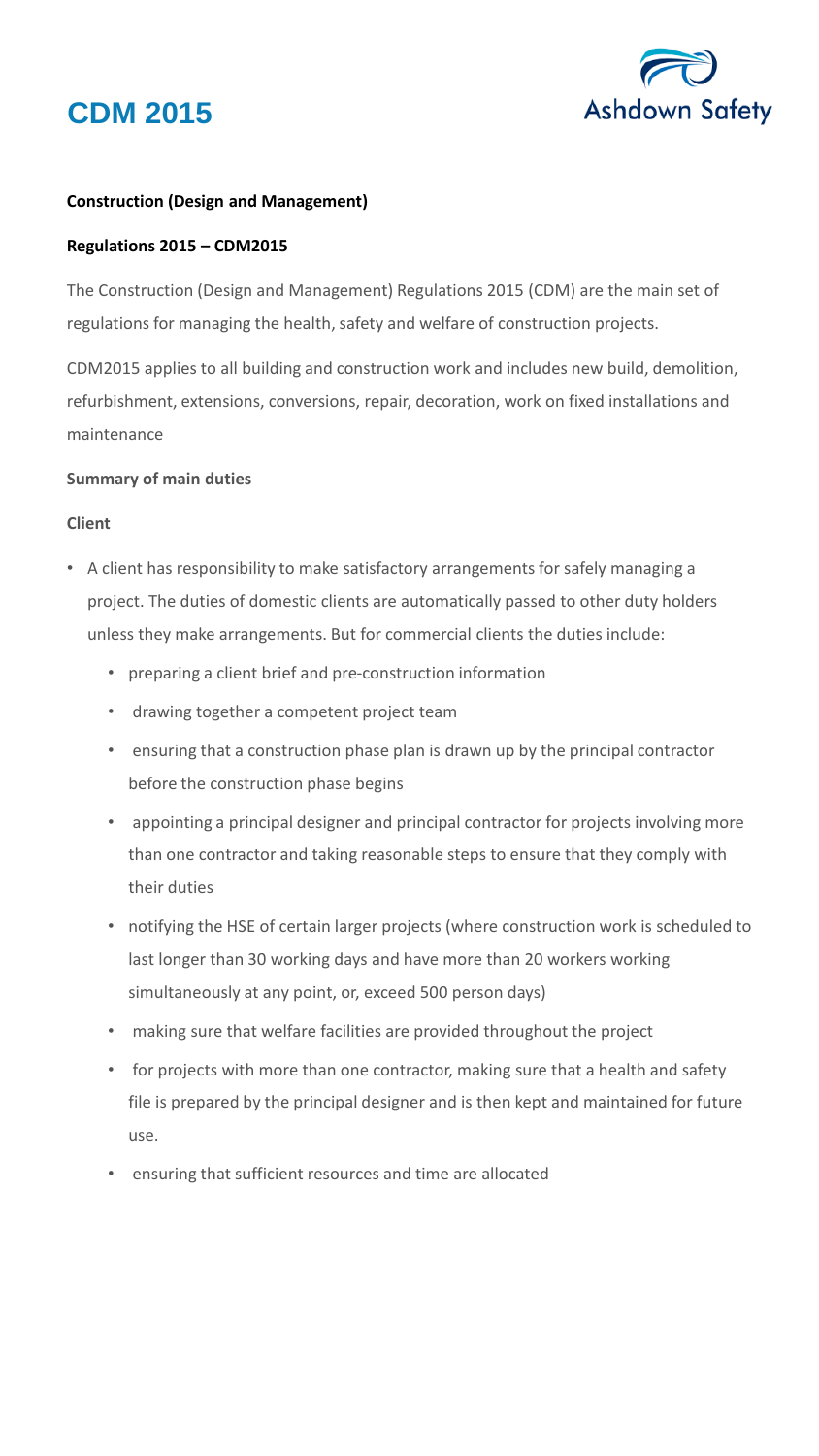

### **Principal designer**

- The principal designer (PD) is responsible for planning, monitoring, managing and coordinating health and safety in the pre-construction phase of a project. This includes coordinating the work of designers in identifying, eliminating or controlling foreseeable risks and ensuring that any designers they appoint are competent in their health and safety duties. The PD assists the client in the development of pre-construction information and ensures it is circulated to all parties.
- For the duration of their appointment, the PD liaises with the principal contractor to help in the planning, management and monitoring of the health and safety in the construction phase. This includes assisting the principal contractor in preparing the construction phase plan by providing them with any relevant information. The role also includes compilation of the health and safety file

### **Designer**

- The designer's role when preparing or modifying designs is to eliminate, reduce or control foreseeable risks that may occur during construction or maintenance of a building or its subsequent use as a workplace (where applicable). They must ensure that designs for workplaces meet the requirements of the Workplace (Health, Safety and Welfare) Regulations 1992.
- The designer also provides information to other members of the project team to help them fulfil their duties and coordinates with other designers involved in the project.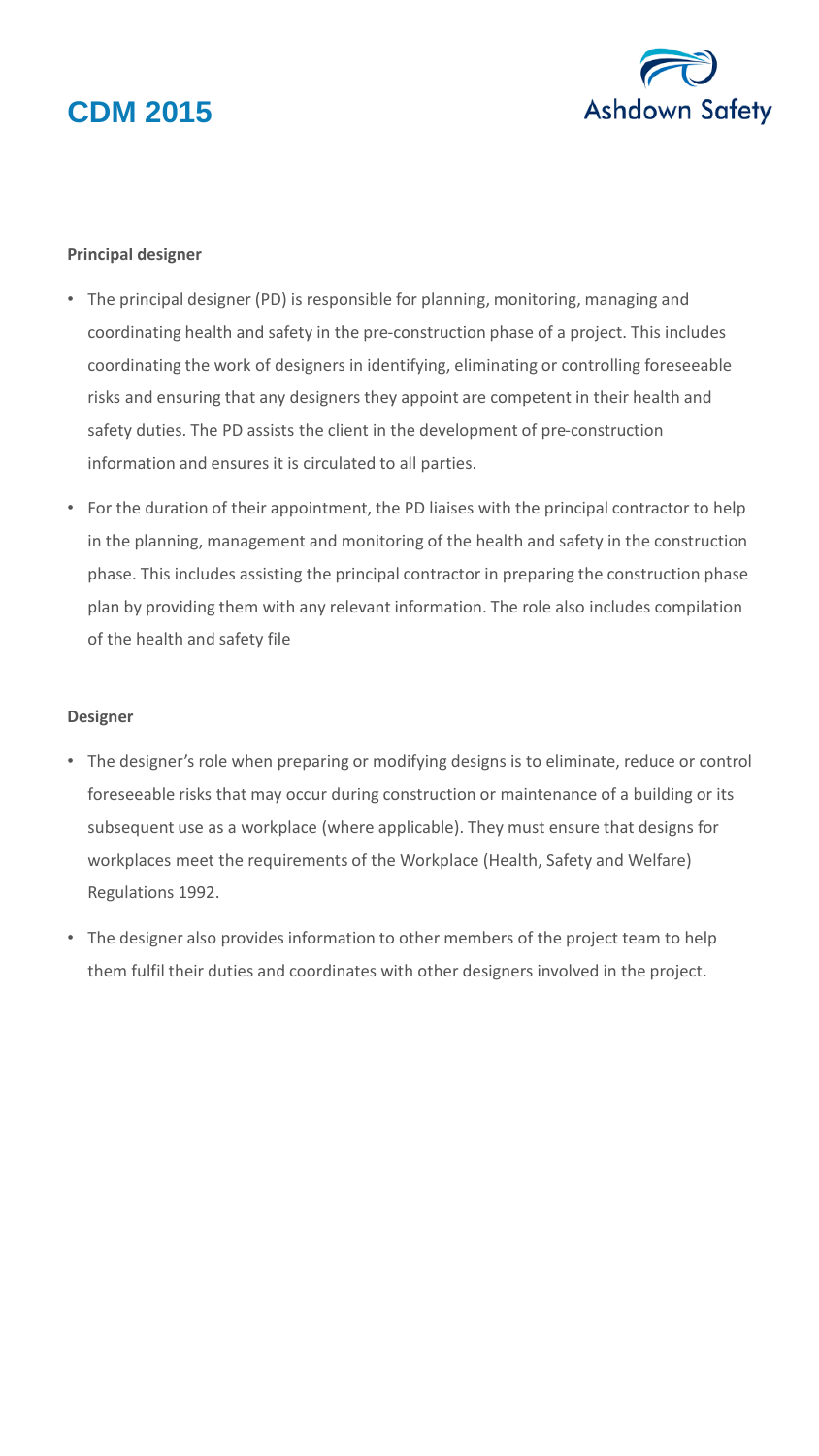



### **Principal contractors**

The principal contractor's (PC) duty is to provide leadership and coordination of site health and safety. In particular the PC must:

- liaise with the client and PD
- prepare the construction phase plan, keep it up to date and ensure that it is followed
- not commence work until satisfied that the client is aware of the duties owed by them under CDM2015
- plan, manage, supervise, monitor and coordinate health and safety in the construction phase of a project. This includes ensuring that: suitable site inductions are provided; reasonable steps are taken to prevent unauthorised access; workers are consulted and engaged in health and safety matters; and welfare facilities are provided
- ensure anyone they appoint has the skills, knowledge and experience to carry out the work safely
- draw together information needed for the health and safety file and pass it to the PD.
- organise cooperation between contractors and coordinate their work
- liaise with other principal contractors and others on neighbouring premises

If the PD's appointment finishes before the end of the project, the principal contractor takes on the responsibility for reviewing and updating the health and safety file and passing it to the client when the project ends.

The PC may also take on the duties of a domestic client, if they are appointed by the client as principal contractor.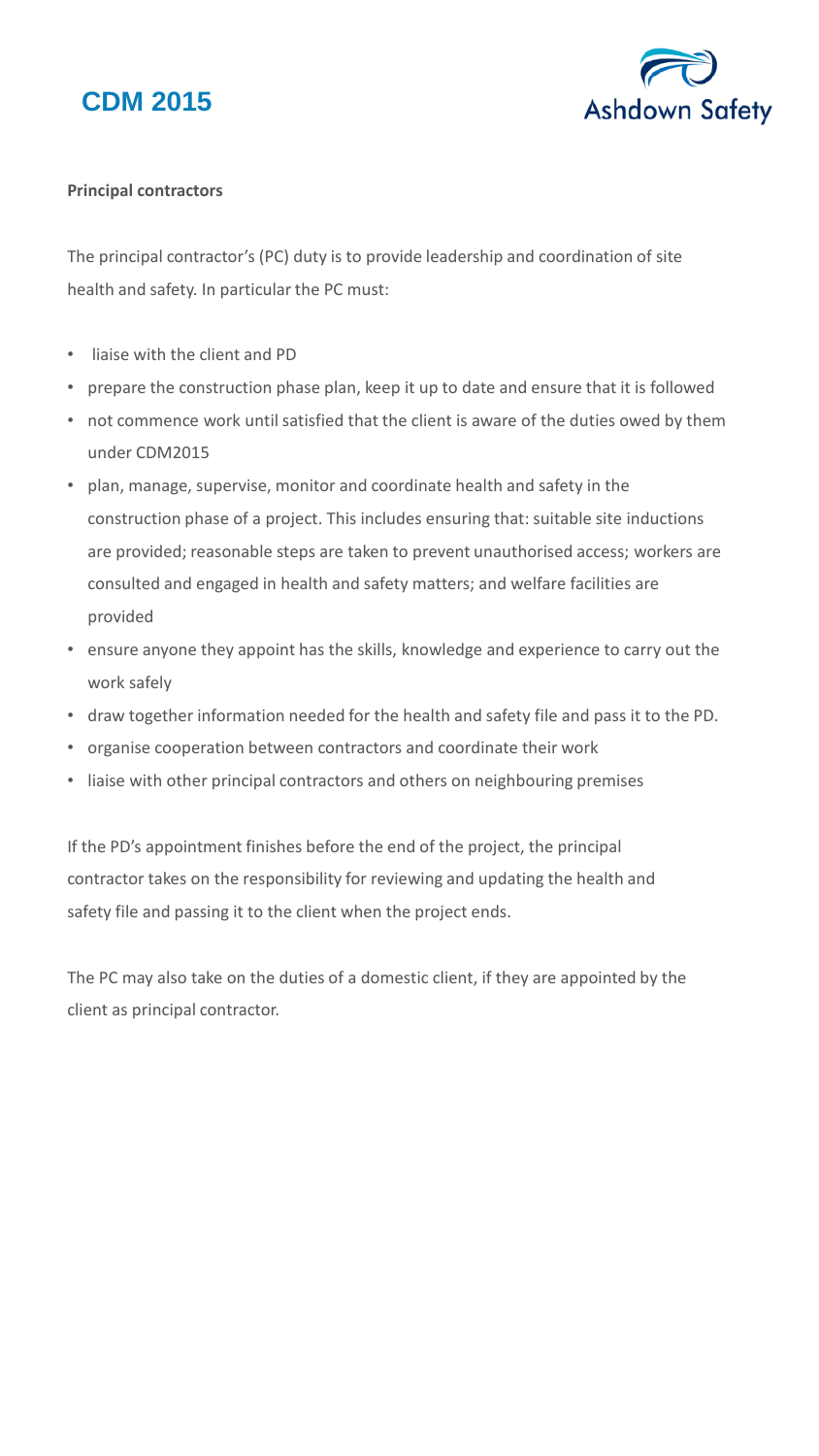

### **Contractor**

The contractor's duties are to:

- ensure anyone they appoint has the skills, knowledge and experience to carry out the work safely
- provide information and instruction to workers, including a site induction and emergency procedures (unless these are provided by a principal contractor)
- ensure that welfare facilities are provided for their workers and that reasonable steps have been taken to secure the site from unauthorised entry
- plan, manage and monitor construction work under their control so that it is carried out, so far as is reasonably practicable, without risks to health and safety
- for single contractor projects, prepare a construction phase plan
- not commence work until satisfied that the client is aware of their duties under CDM2015
- for projects involving more than one contractor, co-ordinate activities with others in the project team, comply with directions given to them by the principal designer or principal contractor and comply with the parts of the construction phase plan relevant to their work
- fulfil the duties of designer when applicable including when designing temporary works
- take on the domestic client's health and safety duties unless the client has made other arrangements.

### **Workers**

• As people working for or under the control of contactors on a construction site, workers have duties as well as their employers. For example, workers must cooperate with their employer, fellow workers, contractors and other duty holders.